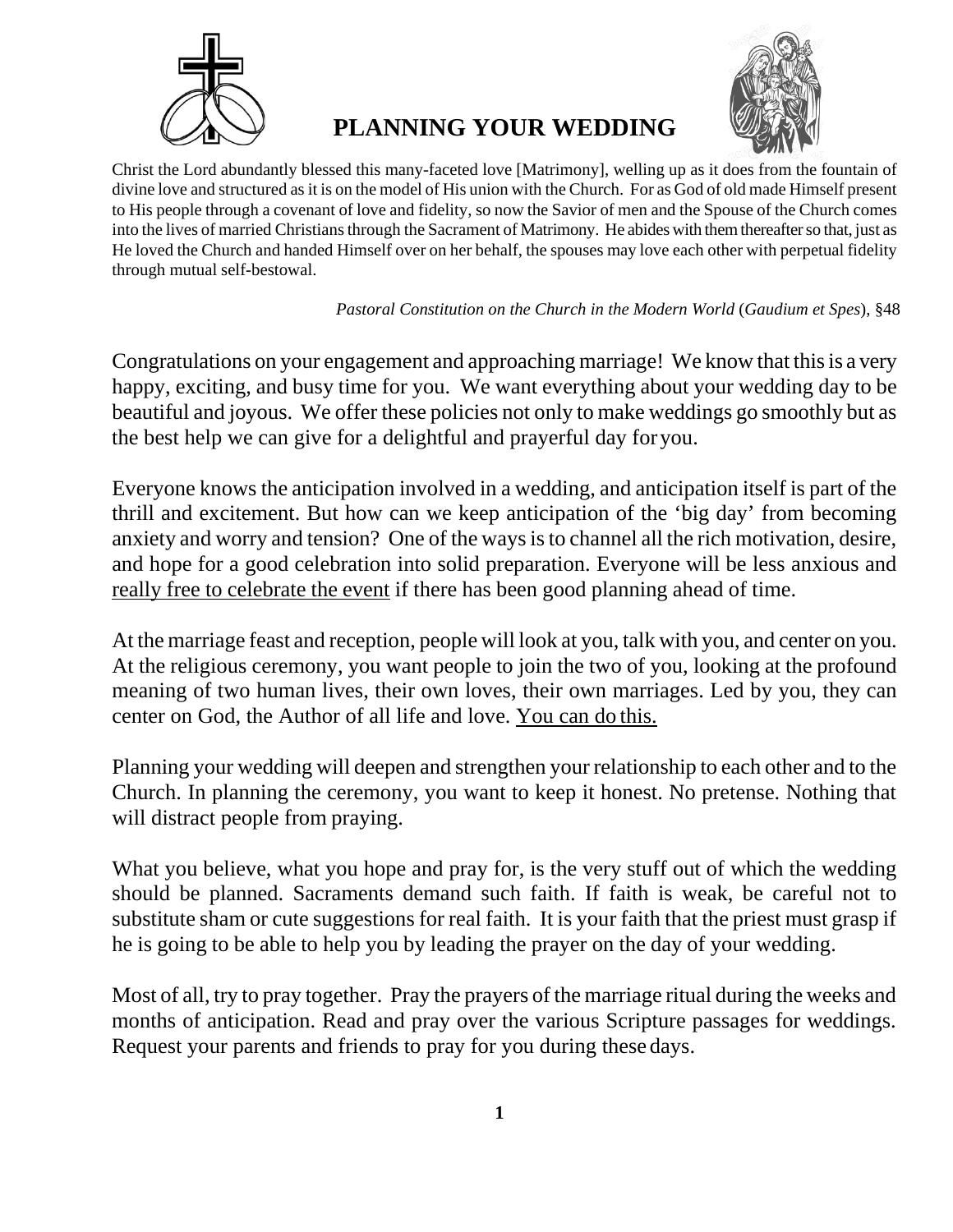# **IMPORTANT PRELIMINARY INFORMATION**

We are happy to welcome you as you inquire about your marriage. We hope that these months of preparation will be a time of **spiritual preparation**, along with all the other details of planning a wedding. We want to help make this a peace-filled time, and to help you make your wedding day a spiritual experience, overflowing with an abundance of blessings.

You are asking to pledge your lives one to the other in the holy state of Matrimony. You are asking the holy Catholic Church to witness this exchange of vows before Almighty God, and to bless it, validate it, and proclaim it before the world.

The Church takes this commitment very seriously because Matrimony was instituted by Christ and because she holds Marriage to be a vocation. Every vocation is a calling by God to a life of holiness. You are called by God to Marriage as your way to holiness, your means of attaining your eternalsalvation.

We begin with your belief that God wills you to marry each other and that you are free to do so. Before discussing the details of your pre-marriage preparation, before reserving the church or discussing other details, it is necessary to be sure that you are free to marry and that you understand the spiritual and moral obligations of both engaged and married couples.

The freedom to marry is understood both canonically (according to Church law) and morally.

#### **CANONICAL FREEDOM**:

- 1) They must be canonically old enough to marry (18 years of age). In cases of couples under 21, parental consent is normally required. For these couples, the priest may also require a psychological assessment prior to setting a date for marriage.
- 2) They must not be related to each other by blood, marriage (in-laws), or adoption.
- 3) Neither party is already bound by a previous bond of marriage/religious vows or ordained priesthood.
- 4) Both parties are acting under their own free will and are not entering this bond by force, parental or social pressure.
- 5) Both parties are open to having children and are, to the best of their knowledge, capable ofthat.

#### **MORAL FREEDOM**:

1) Both parties understand and accept the sacredness of marriage. If both parties are baptized, it is a sacramental union.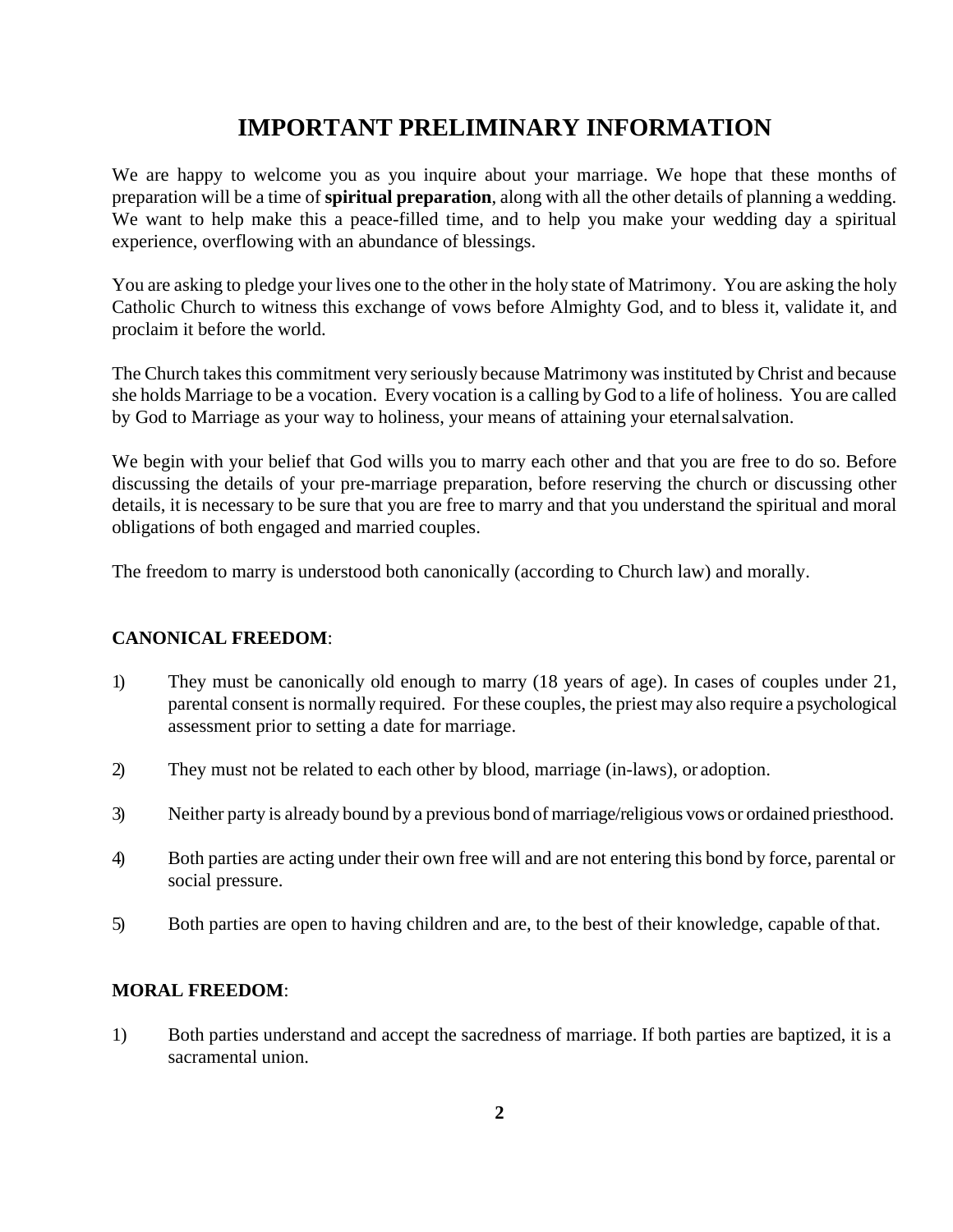- 2) Marriage makes the couple one. It endures until death, and they cannot morally divorce.
- 3) Because marriage in the Church is first a religious and spiritual commitment, it is not to be entered upon lightly or in the state of sin.
- 4) The Catholic party should be practicing his/her faith: belong to a parish, attend Sunday Mass regularly, have received both Holy Communion and Confirmation, and practicing a life of prayer.
- 5) The engagement period is a time to prepare spiritually for this life-long commitment. It is a time of special chastity. The couple should not be engaging in pre-marital intercourse or sexual activity reserved for marriage.
	- If there has been a sin in this regard, the Catholic party should be reconciled by the Sacrament of Penance (Confession) as soon as possible, with a firm amendment to remain chaste.
	- Engaged couples must not be living together, especially during these months of preparation. They should understand that sexual activity even between engaged couples who love each other is seriously sinful.
	- If a couple 'feels' it is not wrong and persists in cohabitation, then they are not spiritually free to enter a sacred trust before God and His Church. A priest in good conscience cannot witness a marriage which would be a mockery of Christ's teaching on the sacredness of sex, marriage, and the exchanging of vows.
	- 'Economic reasons' in our opinion are not valid reasons to live together. Marriage is a social and public witness to our Faith, and the engaged couple should be sensitive to the witness to which they are called even now as an engaged couple.
	- Engagement should be a wonderful and exciting time of getting to know each other and to love each other on a level beyond the sexual expression. It also teaches that sacrifice, even abstinence at times, is a good called for in marriage.
	- 'Engaged Chastity' is a witness that the couple wanting to marry in the Church should be willing and able to make. It goes contrary to the popular culture and norms of our day…so does Christian marriage!
	- One should marry before God and His holy Catholic Church for spiritual reasons, not because the church is pretty and good for pictures, and certainly not just out of social expectation.
	- If you are a Catholic and not practicing your faith and have no intention of practicing your faith, it would seem that you are not spiritually ready and free to enter into a solemn Sacrament of the Catholic Church at this time.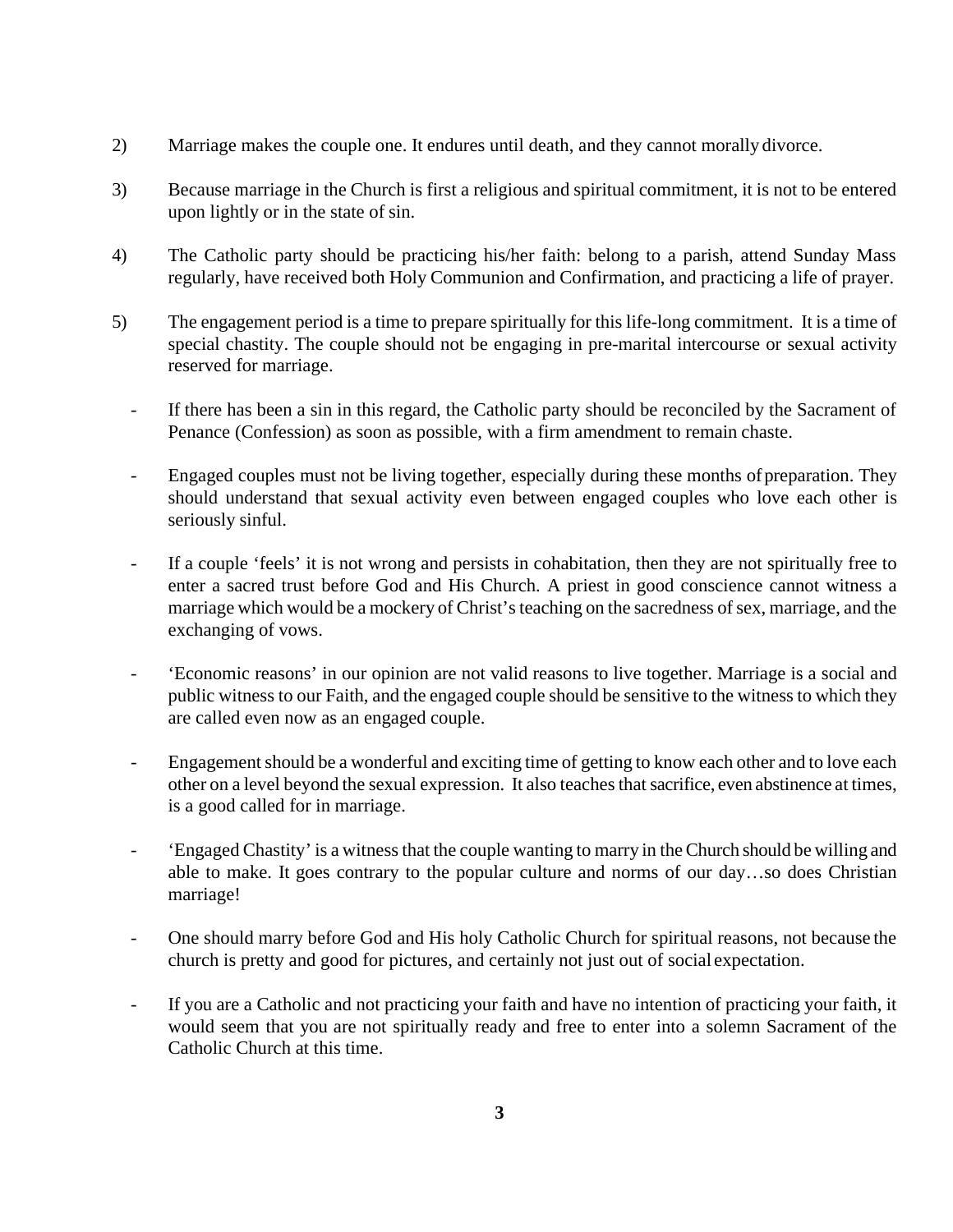#### **WHAT IS EXPECTED OF ENGAGED COUPLES?**

- 1) That they attend Mass together, and begin the practice of praying together.
- 2) That they are faithful to each other in this engagement period. Dating other people is not an option.
- 3) That they live separately and strive for the virtue of chastity, patience, and mutual forgiveness. (See section on 'Moral Freedom' above.)
- 4) That they study (by way of reading, conferences with the priest, Engaged Encounter, etc.) the theology of marriage. (A refresher course in the fundamentals of the Catholic Faith may also be helpful.)

# **BEFORE THE WEDDING**

## HOW SOON SHOULD ARRANGEMENTS BE MADE FOR A WEDDING?

- a) The priest should be contacted personally at least six (6) months in advance. Earlierarrangements (up to a year prior) are highly recommended. Appointments with the parish priest are made bythe secretary at the parish. You may simply call for an appointment. Please note that appointments are ordinarily taken in the afternoons. Mornings are usually reserved for funerals and school functions. Evenings are reserved for group meetings and classes. Think of an appointment with a priest as you would for another professional such as your doctor, dentist, etc. Those appointments are made only during business hours.
- b) In case of a previous marriage with the former spouse still living, no arrangements should be made until it is determined by the priest if a new marriage in the Church is permissible. If an annulment of a previous marriage is required, NO DATE CAN BE SET until a judgment is received from the Marriage Tribunal of the Archdiocese of Los Angeles.
- c) In order for a marriage to take place in St. John Chrysostom Church at least one of the parties must be a practicing Catholic living within the parish boundaries. Exceptions may be granted only by the priest. To register in the parish you need to fill out a registration card in the rectory office.
- d) Special instructions will be given to the non-Catholic party regarding basic teachings of theCatholic Church in the event of a mixed marriage.
- e) Once the date of your wedding has been scheduled with the priest, you should see the parish secretary in order to make your deposit and schedule the wedding in the parish calendar.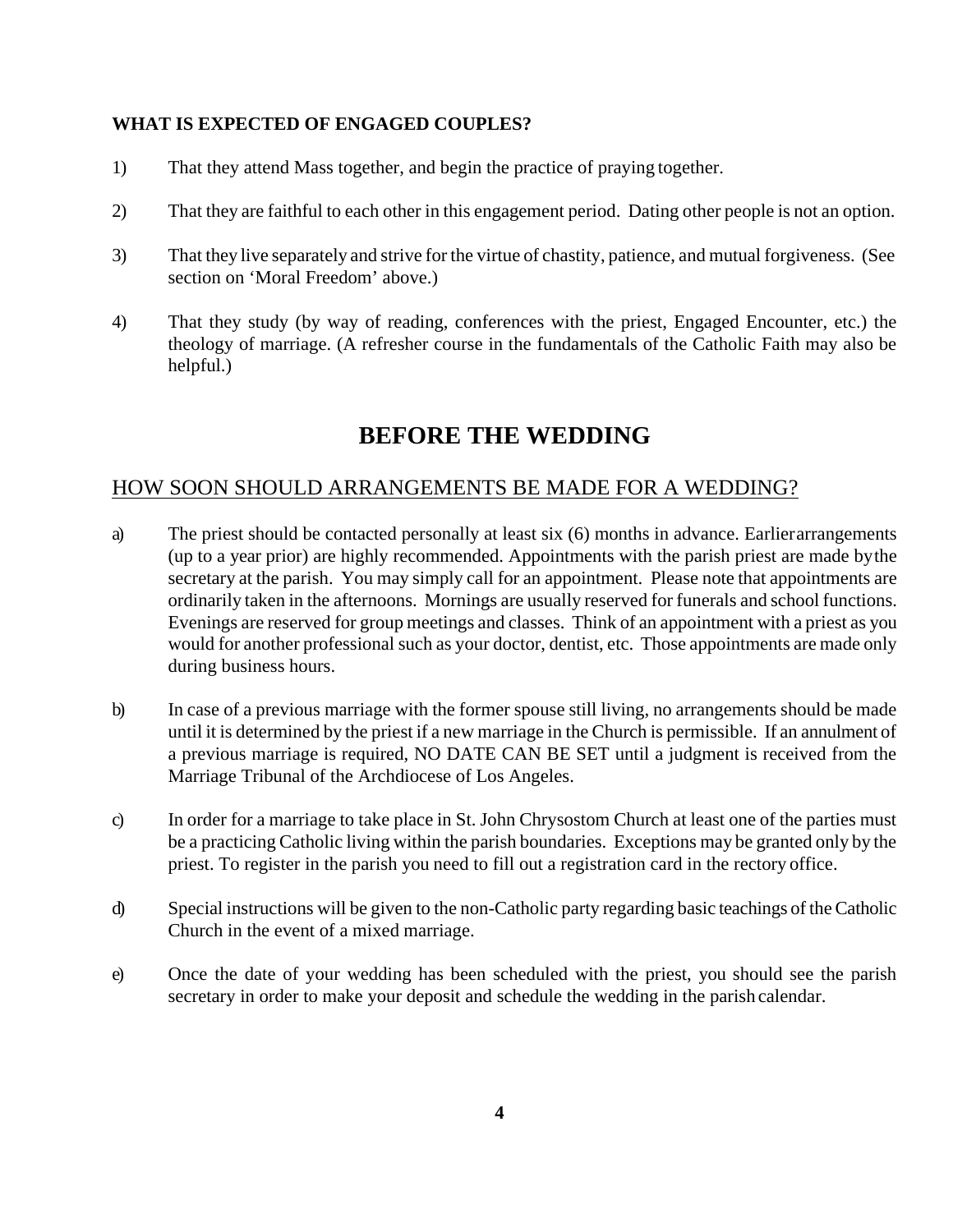### WHAT DOCUMENTS ARE NEEDED?

- a) A recent copy (*not original*) of Catholic Baptismal Certificate issued within the lastsix months. To obtain this, please call the church where you were baptized and request a current certificate of baptism. On the back or bottom of the document are usually notations concerning the reception of any other sacraments. There are no exceptions to this requirement. Non-Catholic parties may submit a copy of the original certificate.
- b) Confirmation and First Communion certificates (if available). Originals or photocopies of these certificates are acceptable.
- c) Pre-Nuptial Witness Forms (Letters of Freedom): Both parties must present sworn statements signed before a priest or notary by the parents, or others having knowledge of the parties to be married, stating that they have never been married previously, either by civil or religious ceremony. The priest will provide these forms. Two witnesses are required for each party.
- d) If couples are not parishioners, a letter of permission from their home parish is required and should be given to the priest as soon as possible.
- e) A certificate of completion of an approved marriage preparatory course of the Archdiocese of Los Angeles, or other diocese with permission. For most couples, this will be the Catholic Engaged Encounter weekend retreat. Obtain information from the priest.
- f) Certificate of completion from an approved Natural Family Planning (NFP) course. Obtain information from the priest.
- g) A Marriage License (see information below for instructions).
- h) Dispensations: When there is to be a marriage between a Catholic and a non-Catholic, theChurch requires that a dispensation be obtained. The priest will provide the necessary forms.
- i) A liturgy planning sheet indicating choice of readings, prayers, etc. Obtain information from priest.

### WHEN MUST THE ABOVE DOCUMENTS BE GIVEN TO OFFICIATING PRIEST?

At least two (2) months prior to the wedding for all documents, except the license. The license should be submitted at the last meeting with the priest (usually a month prior) and, at the latest, **must** be submitted 1 week prior. **REMEMBER: NO LICENSE – NO REHEARSAL.**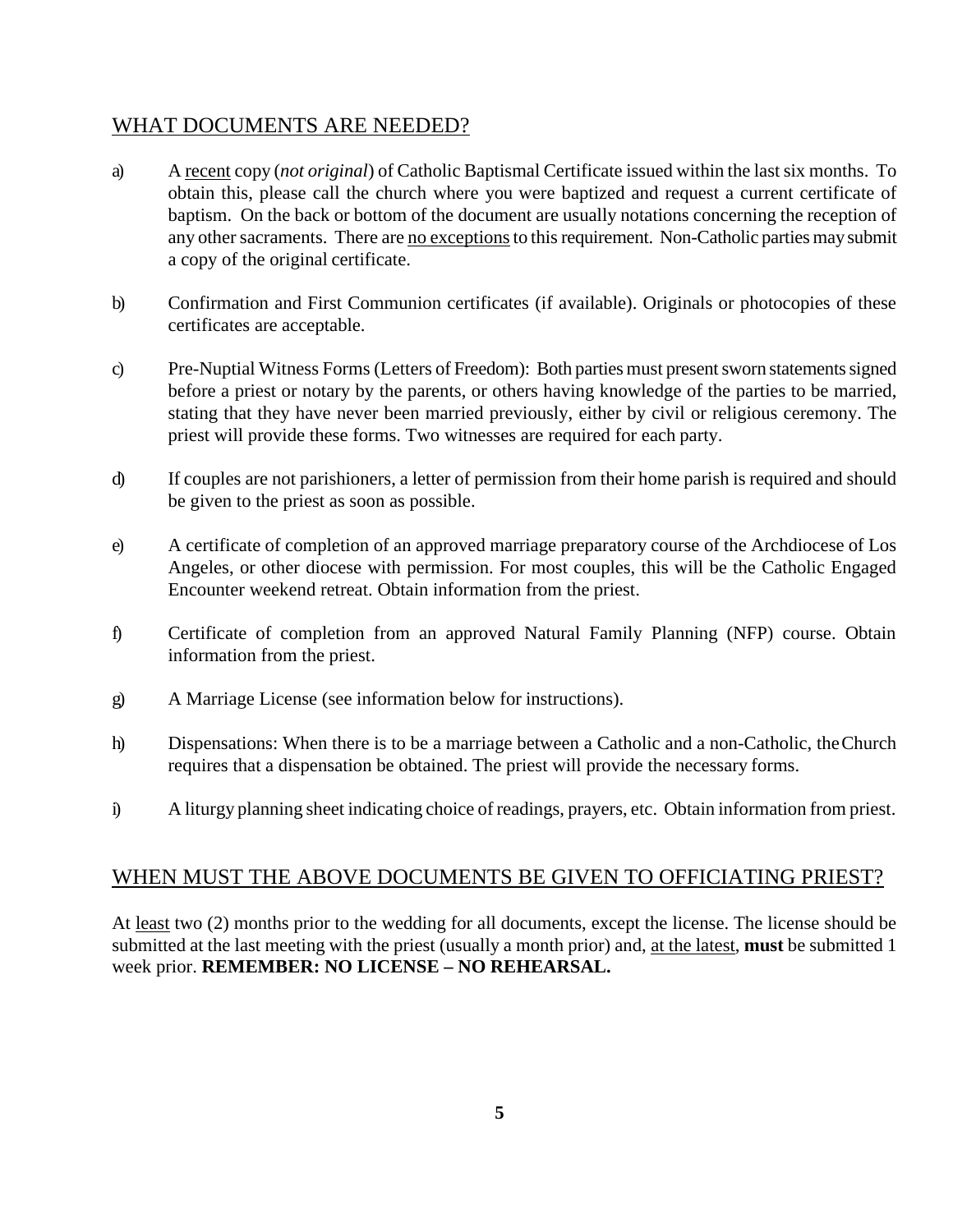## WHAT ABOUT FEES (OFFERING)?

No one is ever denied a Sacrament due to financial concerns. The Sacraments are alwaysfree. If any couple has financial difficulties and cannot make the usual offering, they should simply speak to one of the parish priests. The Sacrament will be offered to the couple in a simple ceremony outside of Mass at no cost.

However, we normally expect that those who are married at St. John Chrysostom Church are members of our parish who support the parish regularly. On the occasion of a wedding, we trust that faithful members of the parish will want to make an offering as an expression of gratitude for what the parish is doing for them, and to help the parish continue its mission of serving others.

We suggest an offering based on the traditional custom of the tithe, that is, ten percent – ten percent of the other expensesfor the wedding, offered to God through the Church. If a couple spends eight or ten thousand dollars on clothing, a hall, food, etc., an appropriate offering to the Church would be eight hundred to a thousand dollars. A couple who has more money to spend on other things might be more generous to the Church. Those who spend less money for other things are not expected to give as much to theChurch.

For most weddings, there are certain minimum donations expected in order to cover necessary expenses (including janitorial services, utilities, etc.). **This includes the non-refundable deposit of \$200.00.** In addition, we require the use of a wedding coordinator to ensure the smooth running of the rehearsal and ceremony. Altar servers are also customary. **Music is provided by our parish Music Director. No outside music is allowed.** 

The parish secretary will collect the offering, which must be complete at least 1 month prior to the wedding.

- Wedding Offering: **\$600.00**
- Music Stipend: **\$350.00**
- **Total Wedding Cost: \$950.00**

### HOW TO OBTAIN YOUR MARRIAGE LICENSE

a) Marriage licenses are obtained from the Registrar-Recorder/County Clerk. These are the offices closest to us:

> LAX Airport Area: 11701 S. La Cienega Blvd., 6th Floor Office Hours (M-F): 8:30am – 4:30pm; Phone: (310) 727-6142

> Florence/ Firestone: 7807 S. Compton Ave., 1<sup>st</sup> Floor Office Hours (M-F): 8:30am – 4:30pm; Phone: (323) 586-6192

> Beverly Hills: 9355 Burton Way, 3rd Floor, Room 300 Office Hours (M-F): 8:30am – 4:30pm; Phone: (310) 288-1261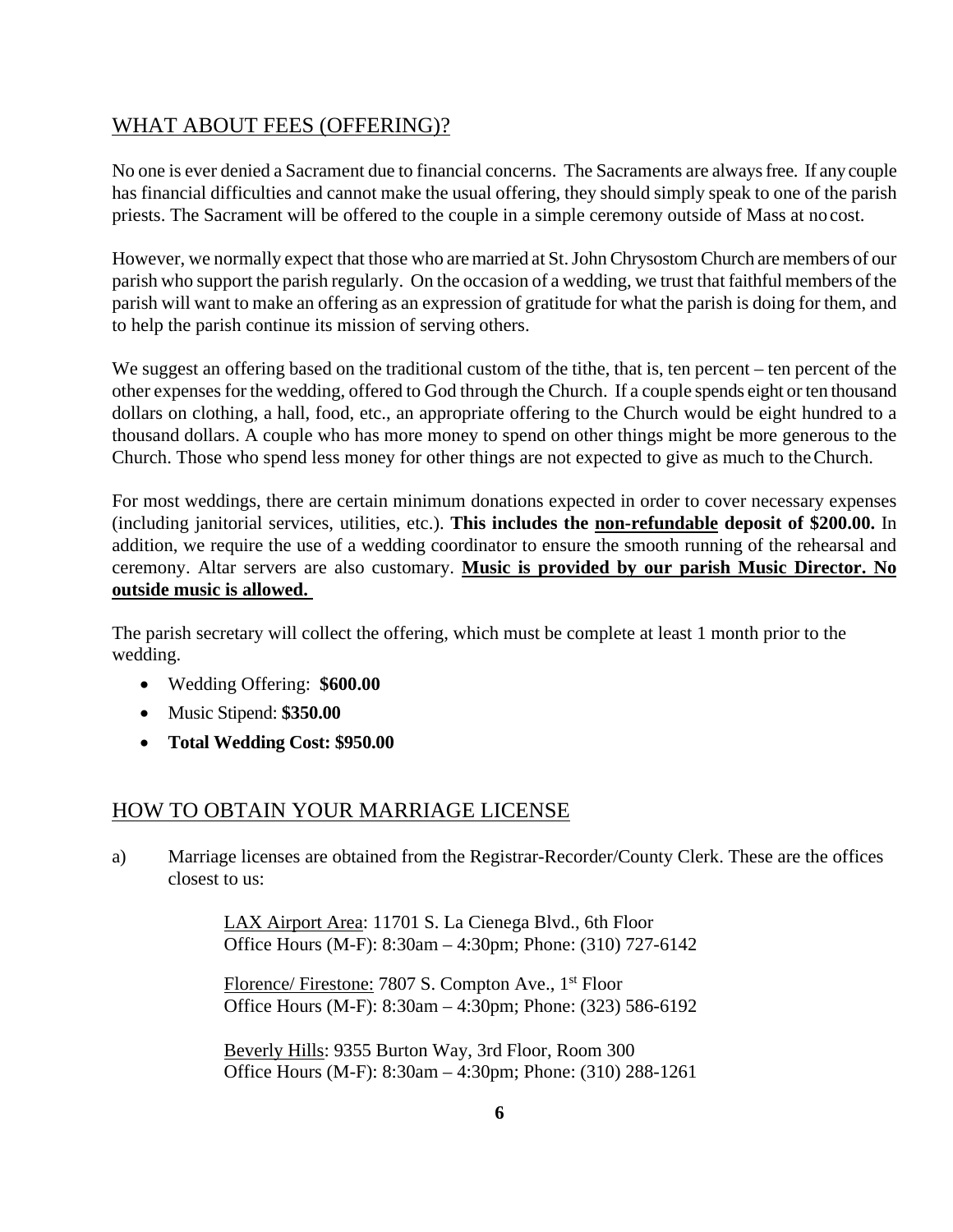East Los Angeles: 4716 East Cesar Chavez Ave. Office Hours (M-F): 8:30am – 4:30pm; Phone: (323) 260-2991

Norwalk: 12400 Imperial Highway, Room 1002 Office Hours (M-F): 8:00am – 5:00pm; Phone: (562) 462-2137

- b) The license is valid anywhere in California, regardless of the county in which it is issued. The license is valid for 90 days from the date of issuance. NO residence or citizenship requirements exist.
- c) Both parties must appear personally and provide adequate identification. Proxies are NOT allowed. A license to marry is issued immediately if all requirements are met.
- d) A fee is payable at the time the license is issued. For current fee, call the Registrar/Recorder.
- **e)** Only obtain a license at the Office of the Registrar-Recorder. **Do not get marriedthere.**

### WHAT DOES THE WEDDING COORDINATOR DO?

- a) Schedules and directs the rehearsal.
- b) Consults with the couple to plan the ceremony.
- c) Assists at the wedding ceremony.
- d) Consults with photographers.
- e) Cleans up after the wedding.
- f) Assists with paperwork after wedding (obtaining of signatures).

\*\* Contact the rectory if you need to speak with the Wedding Coordinator. \*\*

### WHAT ABOUT FLOWERS?

Flowers and decorations add to the beauty and festivity of the marriage celebration and are very appropriate. They are the responsibility of the couple and are to be used in a sensible and restrained manner. At least two arrangements of flowers on the altar are to remain for the Sunday Masses which follow.

Ordinarily, weddings are not celebrated duringLent. However, in the case that an exception is made, only two simple bouquets of flowers are permitted and these are to be removed immediately following the ceremony. No additional flowers or other decorations are permitted during Lent. You should also be aware that the seasonal penitential decorations in the sanctuary during Lent cannot be removed during the wedding.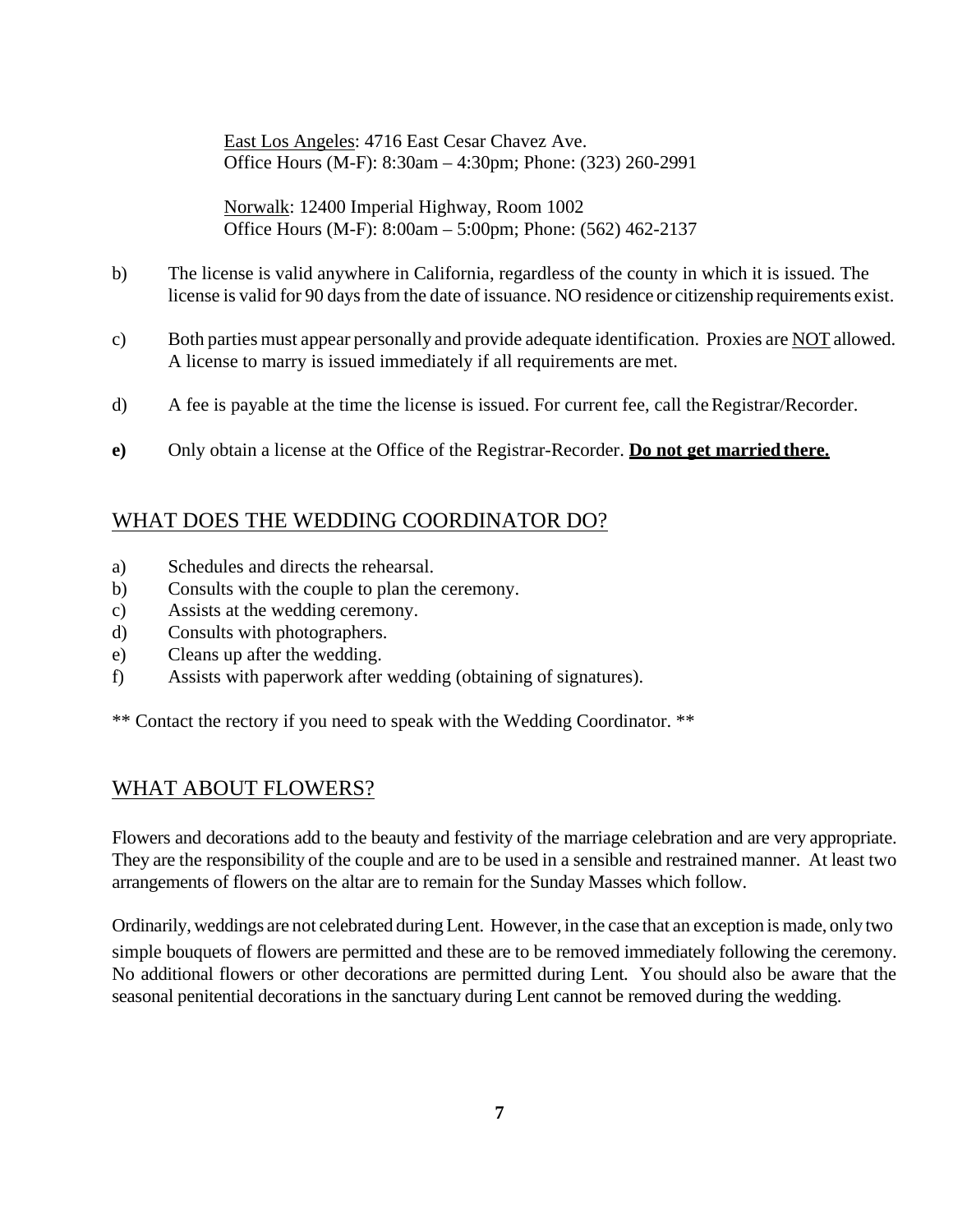### IS ANYTHING NOT ACCEPTABLE?

- a) NO taping, nailing, etc. of any floral decorations on the pews. The florist has pew clips(clamps) or rubber bands that can be used instead.
- b) NO throwing of rice, confetti, bird seed, petals, etc. inside or outside the church.
- c) NO rearranging of sanctuary furnishings or flowers.
- d) NO trees, candles in the aisles, arches, etc. inside or outside the church.
- e) NO swagstied between the pews. The pews must be open to allow people to freelymove in and out.
- f) NO aisle runners since they slip and fall out of shape.

## PUNCTUALITY

Please emphasize to all parties the importance of being ON TIME for appointments, rehearsal, and the wedding itself. Should agreed-upon times *not* be kept, you may find your appointments and your wedding somewhat shortened due to other commitments**. Should the bride or groom be late for the wedding**  ceremony, it is left to the discretion of the priest to omit the Mass and have only a wedding Ceremony outside of Mass. In addition, hymns, readings, etc. will be cut depending on the lateness of the start. In order to avoid any unpleasant experiences, **PLEASE ARRIVE EARLY.**

# PARISH HALL

Because of the constant demands on the Parish Hall, we cannot rent the hall to anyone.

## BRIDE'S ROOM

There is no bride's room available at St. John Chrysostom; however, the ladies' restroom may be utilized. All dressing, make-up, etc. should be completed prior to arrival at the church. Both sets of restrooms are located in the vestibule of the church.

## CHURCH ETIQUETTE

The Wedding will take place in the presence of Our Lord in the Blessed Sacrament. Therefore, silence and reverent decorum are always to be observed in the church by all participants. Christian modesty is to be observed regarding attire. A wedding is an occasion of celebration and solemnity and our attire should reflect that. **ANY TYPES OF LOW CUT DRESSES, BARE SHOULDER DRESSES, SPAGHETTI STRAPS, OR EXTREMELY SHORT DRESSES ARE NOT PERMITTED AT ANY TIME. A SHAWL OR MATCHING JACKET CAN BE UTILIZED TO COVER THE SHOULDERS.**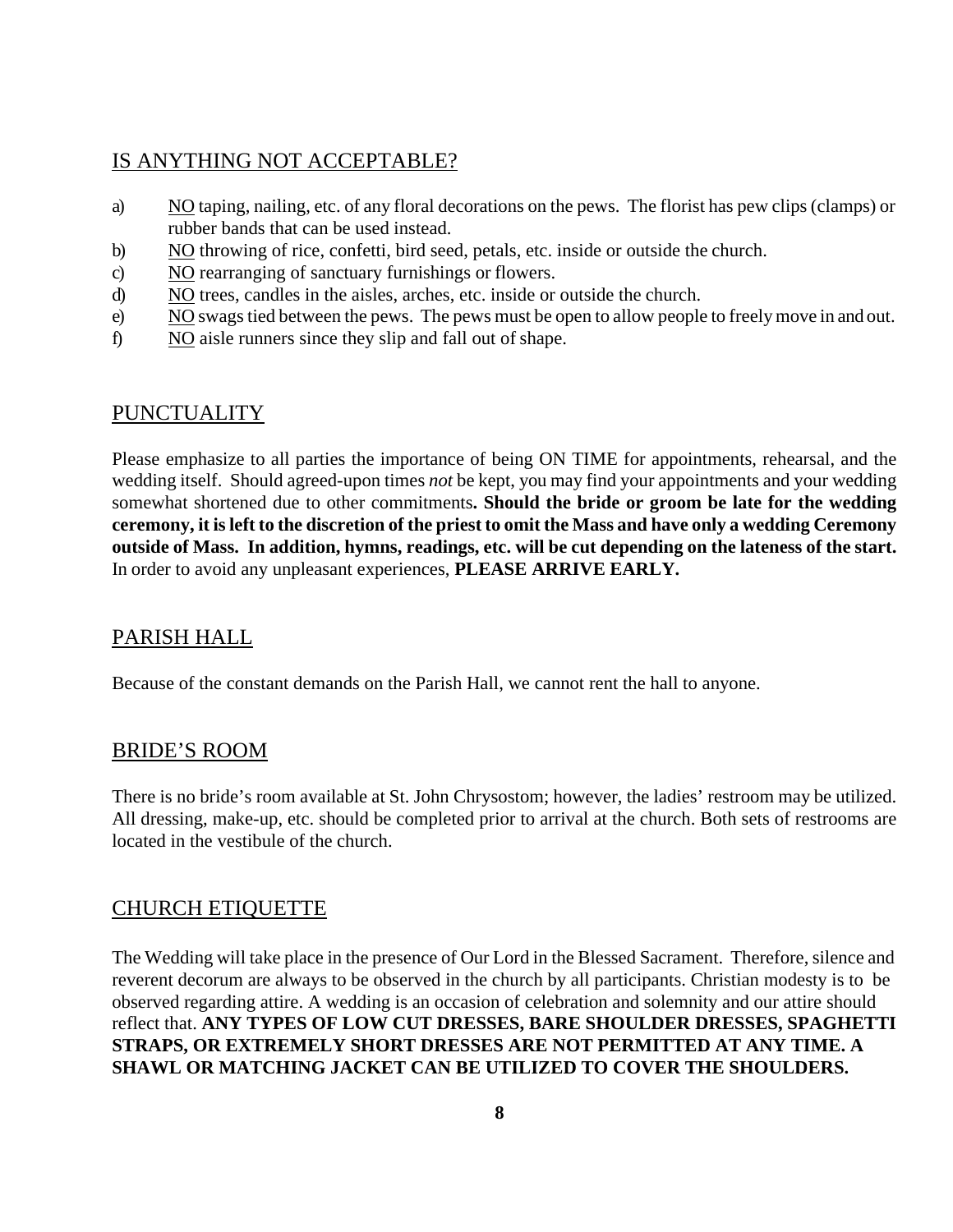Here are some websites for ideas of appropriate wedding dresses: [www.beautifullymodest.com](http://www.beautifullymodest.com/) [www.totallymodest.com](http://www.totallymodest.com/) [modestweddingdressessoutherncalifornia.com](http://modestweddingdressessoutherncalifornia.com/)

The use and/or possession of alcoholic beverages in the church or on the church grounds is STRICTLY FORBIDDEN. Evidence of intoxication on the part of the wedding party either at their rehearsal or on the occasion of the wedding itself, **will result in the cancellation of rehearsal and/or the wedding**. It isthe responsibility of the bride and groom to explain the sacred significance of the Sacrament of Matrimony to their wedding party. We agree that this is a day of rejoicing and jubilation, but believe alcoholic beverages should be reserved for the wedding reception.

In addition, smoking or chewing gum either at the rehearsal or wedding is always inappropriate in church and not allowed.

### PHOTOGRAPHY

A wedding is not merely a social occasion. It is primarily a sacred celebration. Because of this, we have a responsibility to safeguard the sacred character of a wedding celebration. One (1) photographer and one (1) videographer are permitted. The following directives are to be observed by all photographers participating at weddings at St. John Chrysostom Church:

- a) The photographer is not to use flash during the ceremony. *Limited* flash photography is permitted **only at the entrance procession and recessional.** Consult with the photographer for other options.
- b) No floodlights are permitted at any time by photographers or videographers.
- c) The photographer and/or videographer may operate in the places indicated by the Wedding Coordinator so that they may not be seen (e.g., choir loft, sacristy doorways, side entrances, or pews). Cameras are never permitted to be set up in the sanctuary itself.
- d) Outside of the sanctuary, the photographer/videographer may set up at the sides of the church but always aware not to block the view of the people or to block any aisles.
- e) The photographer and/or videographer are to be as inconspicuous and unobtrusive as possible.
- f) No posed photography of any kind is permitted in the church either before or after the ceremony.

However, group photographs are allowed outdoors in the patio area next to the church. Normally, the priest who celebrates the wedding will join the newly married couple outside for one posed photograph immediately following the ceremony.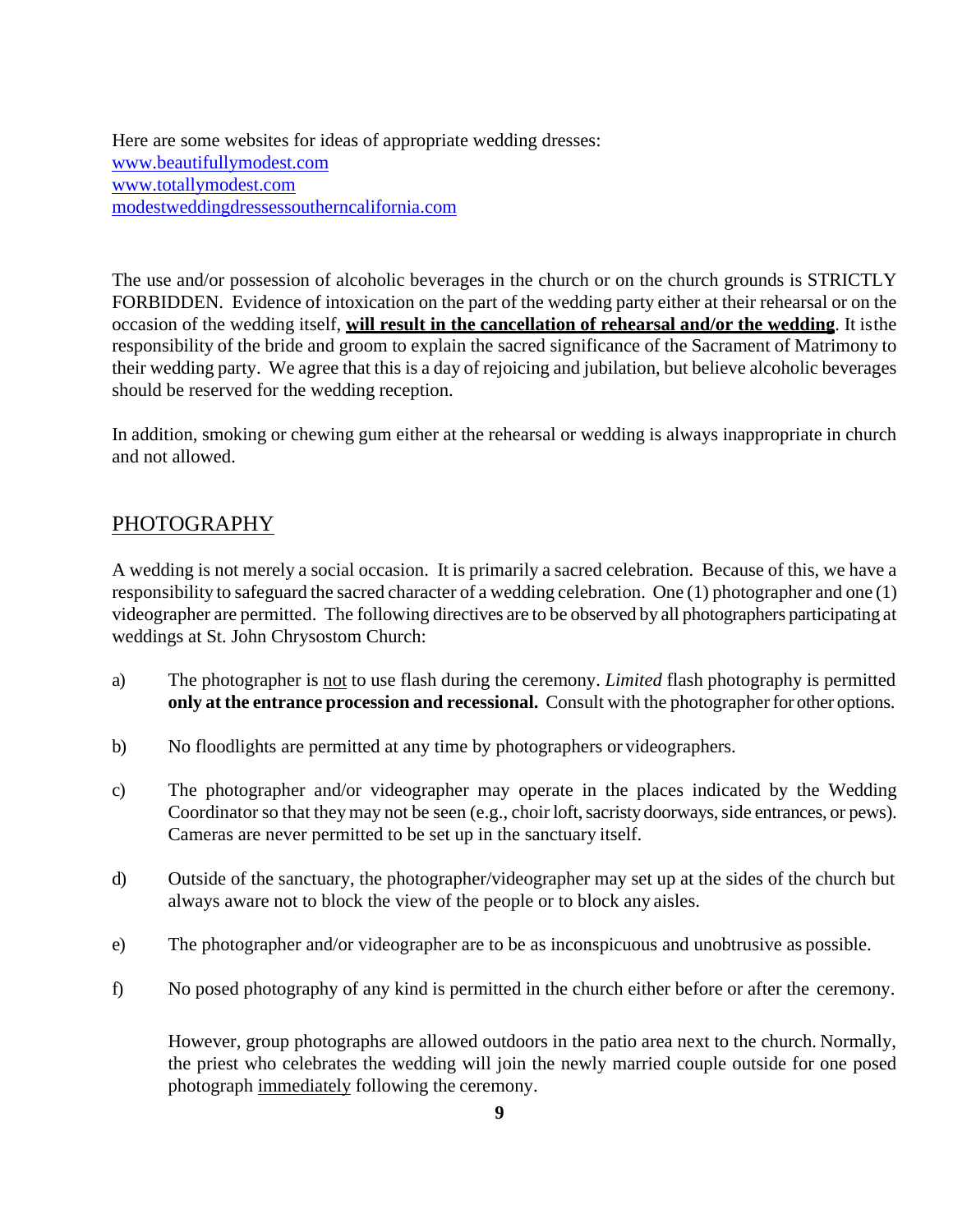Please clearly inform your photographer and/or videographer of these policies. If they have any questions, please refer them to the priest. Clear planning prior to the wedding will prevent any misunderstandings or hard feelings on the day of the ceremony.

### LITURGICAL MINISTRIES

- a) The presiding celebrant will be a priest of the parish or, with permission, another priest whom you request. At times, due to schedule conflicts, a priest other than the one who prepares you for marriage may be assigned to be the celebrant.
- b) The lector (reader) should be someone accustomed to taking this role in church. He or she should practice the Scriptures at the rehearsal. Two readers may be used for the Scripture readings and an additional one for the Universal Prayer (Prayer of the Faithful).
- c) The ushers' principal task isto welcome guests and to seat people together in the front of the church. They should also be familiar with the church building so that they can give assistance to any visitors. As regards seating, we discourage the practice of having 'friends of the bride' on one side and 'friends of the groom' on the other. Ushers should simply be in charge to fill the church from the front, leaving only necessary pews for the family in front.
- d) The acolytes (servers) may be young persons or adults. The parish will provide altar servers unless, of course, you prefer to choose your own. Please discuss this with the priest. If the servers are not thoroughly familiar with assisting at the wedding liturgy, they should be present at the rehearsal.
- e) The music at your wedding should enhance the Christian dimension of Marriage. Music for the wedding must follow the appropriate Church guidelines. Solos and instrumental music should be used only when appropriate and should never greatly prolong the liturgy. (See WEDDING MUSIC GUIDELINES below.) Please discuss the music you desire with our Music Director at least four weeks prior to the wedding. The parish Music Director is the only one permitted by the parish to coordinate wedding music.

\*\* Contact the rectory if you need to speak with the Music Director. \*\*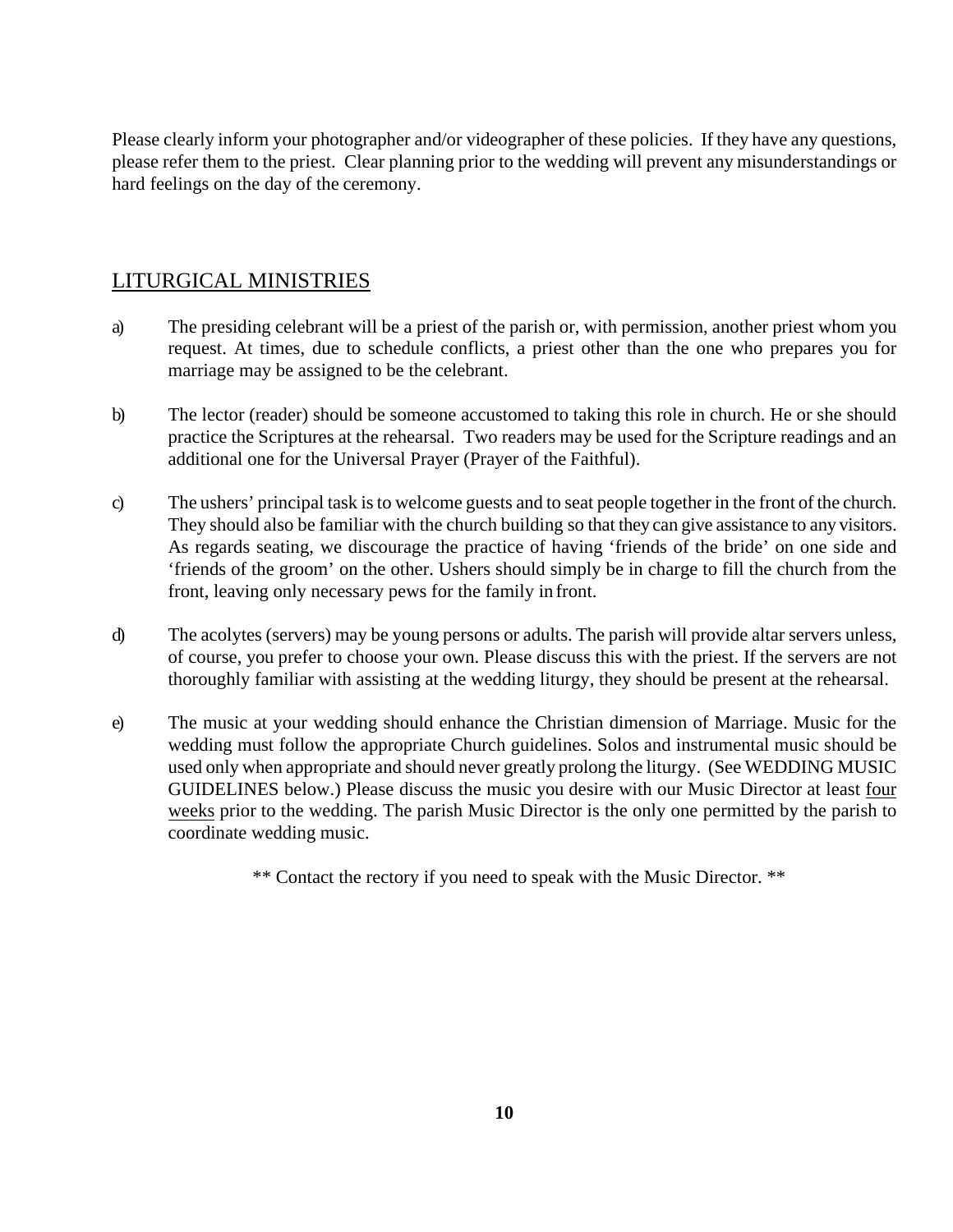### **CANCELLATIONS / POSTPONEMENTS**

St. John Chrysostom Church is very popular for weddings. Therefore, should you decide to cancel or postpone your wedding please notify the priest immediately, in addition to notifying the parish office, coordinator, organist, etc. of your decision. **The \$200.00 deposit is not refundable.**

# **PLANNING THE RELIGIOUS CEREMONY**

It is a great joy to plan your wedding, especially since you are the ministers of the Sacrament of Holy Matrimony. The celebrant acts asthe Church's official witness and blesses your marriage, but it is you who marry one another. Don't be surprised then that the burden of the responsibility for planning your wedding rests on you.

We must add a sobering word of caution. The beautiful wedding, like the well planned liturgy, does not happen by accident. It must be carefully planned in advance. In short, this will be an excellent test of one another's maturity, spiritual depth, and everyone's creativity.

# AN IMPORTANT QUESTION:

## *"WHAT DO WE WANT TO SAY ON OUR WEDDING DAY?"*

This is a question you have to answer, for no one else can. Zero in on this question and its meaning because many couples easily start romanticizing and emphasizing all the non-essentials. Place the important aspects of your wedding first, secondary ones will fall into place, and the non-essentials will hopefully fall by the wayside.

### SETTING UP PRIORITIES

As priests, one of our constant themes is to remind families that the spirit of a wedding does not stem from the number of limousines, how many bridesmaids, the white runner down the main aisle, the length of the bridal train, and the many other peripheral considerations that take up all sorts of energy. The qualities that last in the minds and hearts of your guests center around the love and worship, your happiness and love for one another, the personal joy and sense of prayer woven throughout the liturgy, the involvement of everyone in the celebration, and the clarity of your Christian statement. In planning your wedding, these are realistic goals to strive for.

Normally, Catholic marriages take place in the context of the celebration of the Holy Sacrifice of the Mass. However, when there is a mixed-religion couple (Catholic and non-Catholic), it is customary that the marriage takes place outside of Mass during a Liturgy of the Word. When a member of the couple is nonbaptized, the wedding must take place outside of Mass.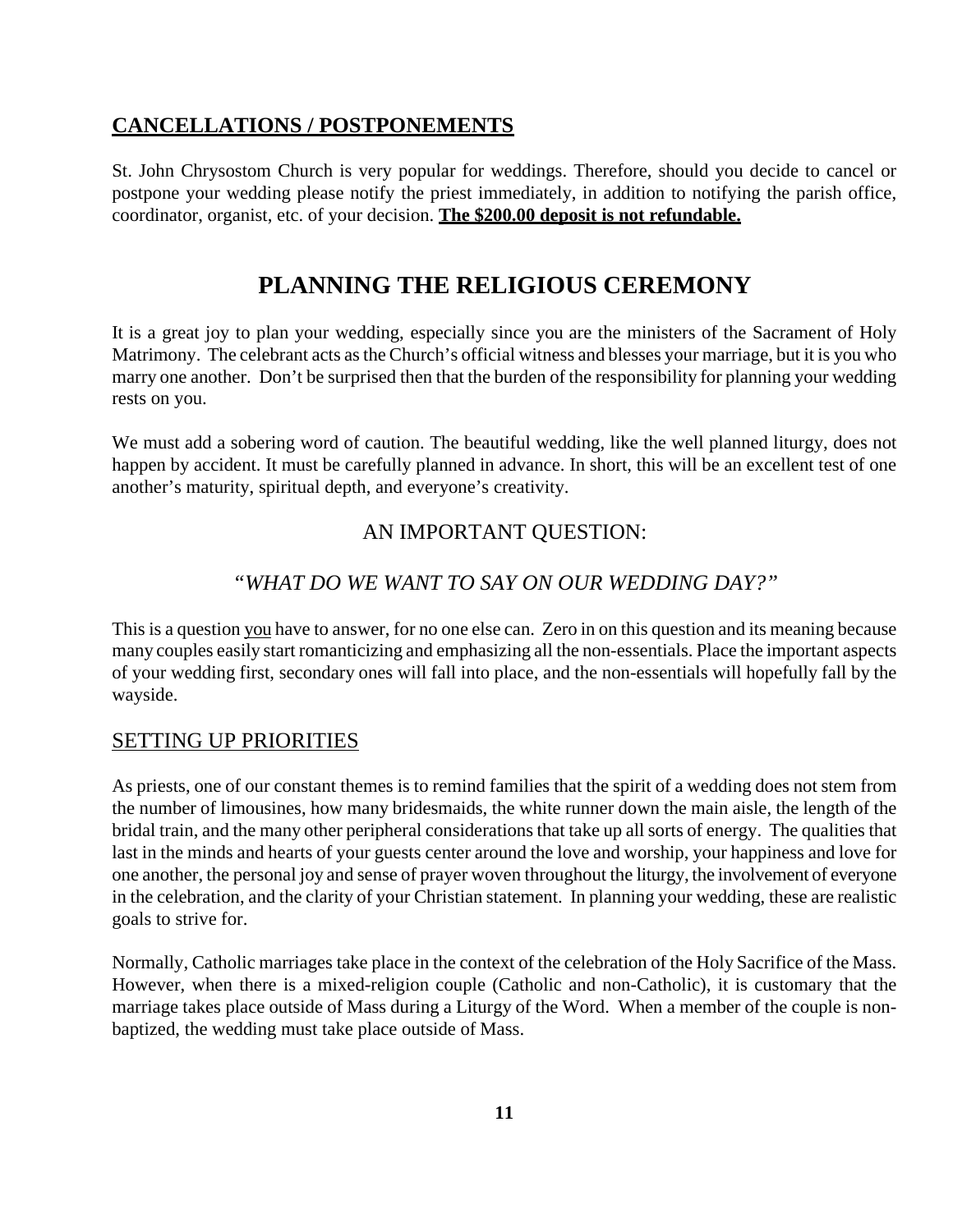The sacredness of the church is to be safeguarded by silence and seriousness during the rehearsal and ceremony. All members of the wedding party should be present for the rehearsal and be on time. No more than eight (8) female attendants to the bride are allowed: the Maid/Matron of Honor and seven (7) bridesmaids. Likewise, there may be eight (8) corresponding male attendants who include the Best Man and seven (7) groomsmen. The ring bearer and flower girl should be at <u>least</u> 5 years old. All children present at a wedding should be well supervised.

#### REHEARSAL

When you set the date and time of your wedding with the priest, the parish secretary can provide you the name and telephone number of the Wedding Coordinator. The Wedding Coordinator will be yourcontact person with regard to the details of the wedding ceremony and will schedule the rehearsal (one only) with you. The rehearsal will take place on a weekday (usually Thursday or Friday) prior to the wedding. All those who are members of the wedding party, lectors, etc. are expected to attend the rehearsal. Promptness is required. Please remember that rehearsal time is not a social time, nor time in which to consume snacks or beverages. Proper dress is required. Please see the section on 'Etiquette' above for furtherinstructions.

The Wedding Coordinator is in charge of the rehearsal. Normally, the priest does not attend.

#### CONFESSION AND COMMUNION

It is important to recognize that marriage for baptized persons is a SACRAMENT, an entering of Christ into your life to strengthen your love with His own. Catholics are encouraged to receive HolyCommunion often, if not weekly, during this proximate preparation time of 6 months prior to their wedding. If both parties are Catholic, they should receive the Sacraments of Penance (Confession) and Holy Eucharist the week before their wedding Mass to ensure a fruitful reception of the Sacrament of Matrimony. Consult the priest for further instruction.

The Bride and Groom should encourage Catholic members of the wedding party to receive Holy Communion at the wedding Mass. Confessions here at St. John Chrysostom are scheduled for Fridays at 7:00pm, Saturdays at 4:00pm, and on Tuesdays at 7:00pm. Confessions will not be heard at the rehearsal or prior to the wedding ceremony itself. You may also go to Confession at any Roman Catholic Church in accordance with their schedule.

#### WEDDING ENTRANCE

On your wedding day, the first statement you will make about one another, the Sacrament of Marriage, and the tone of your celebration, will be a visual one. How the entrance procession is arranged will set the mood for the rest of the celebration. There are different possibilities for the procession and welcoming. You may choose any of these: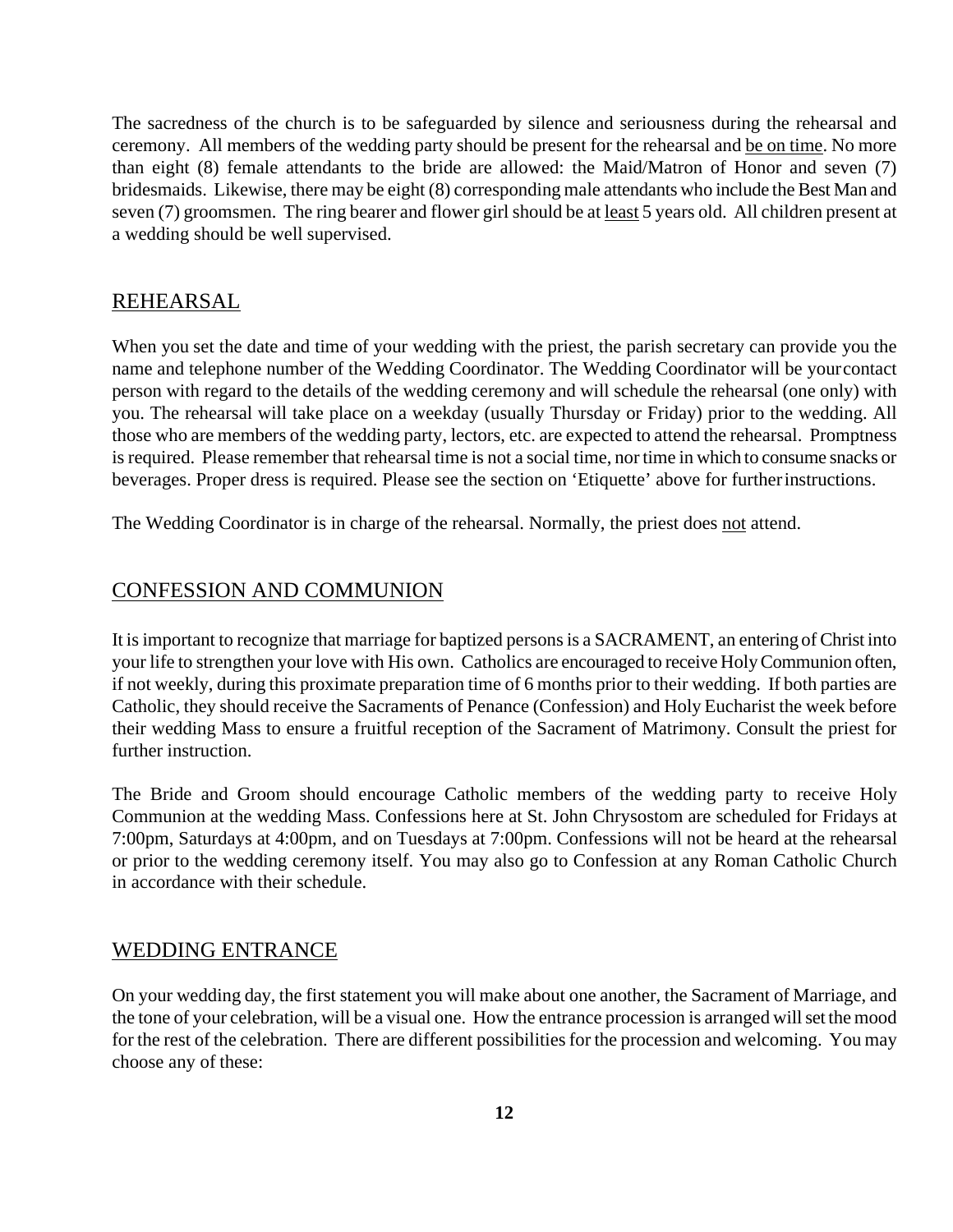- a) Bridesmaids and the maid of honor processing down the aisle in single file (with or without the ushers escorting them). The bride and her father then process down the aisle to the entrance of the sanctuary where they are greeted by the groom. The priest and servers await them in the sanctuary.
- b) Parents escort bride and groom, preceded by attendants.
- c) The couple, together with attendants and families, comes in solemn procession behind the servers down the aisle, followed by the priest.

#### READINGS

The Catholic Marriage is celebrated in the context of the Word of God which reminds us of the dignity of men and women, the sacredness of the family, and the love of Christ for His people. Spend time together going over the readings, praying over them, to find the right readings. There are various readings from Sacred Scripture in the rite of marriage: an Old Testament reading, a Responsorial Psalm which the musicians may sing, a New Testament reading, a sung Alleluia which the assembly can participate in, and the Gospel (which is proclaimed by a priest or deacon). Let the readings express one theme as much as possible. You will be given a Liturgy Planning sheet as part of the Marriage preparation process. If you feel comfortable, you may also suggest a few ideas for the homily to the priest.

#### MARRIAGE VOWS

In the traditional form of the vows, the couple expresses their mutual consent to each other directly by speaking the words of the vows. Consult with the priest if an alternative form of expressing consent is preferable.

After the exchange of mutual consent, the rings are blessed and given to one another. The rite offers three blessings from which to choose. Then, you have the options of exchanging the coins (*arras*), the placing of the lazo or veil, and the blessing of the Bible, the Rosary, and other religious objects.

#### The 'unity candle' is not a part of the Catholic Rite of Marriage and, therefore, its use is more **appropriate for the wedding reception.**

#### PRESENTATION OF GIFTS

The presentation of the gifts is yet another occasion to involve family and friends in your celebration. Before the ceremony, the gifts table is prepared with the bread and wine for the Eucharist.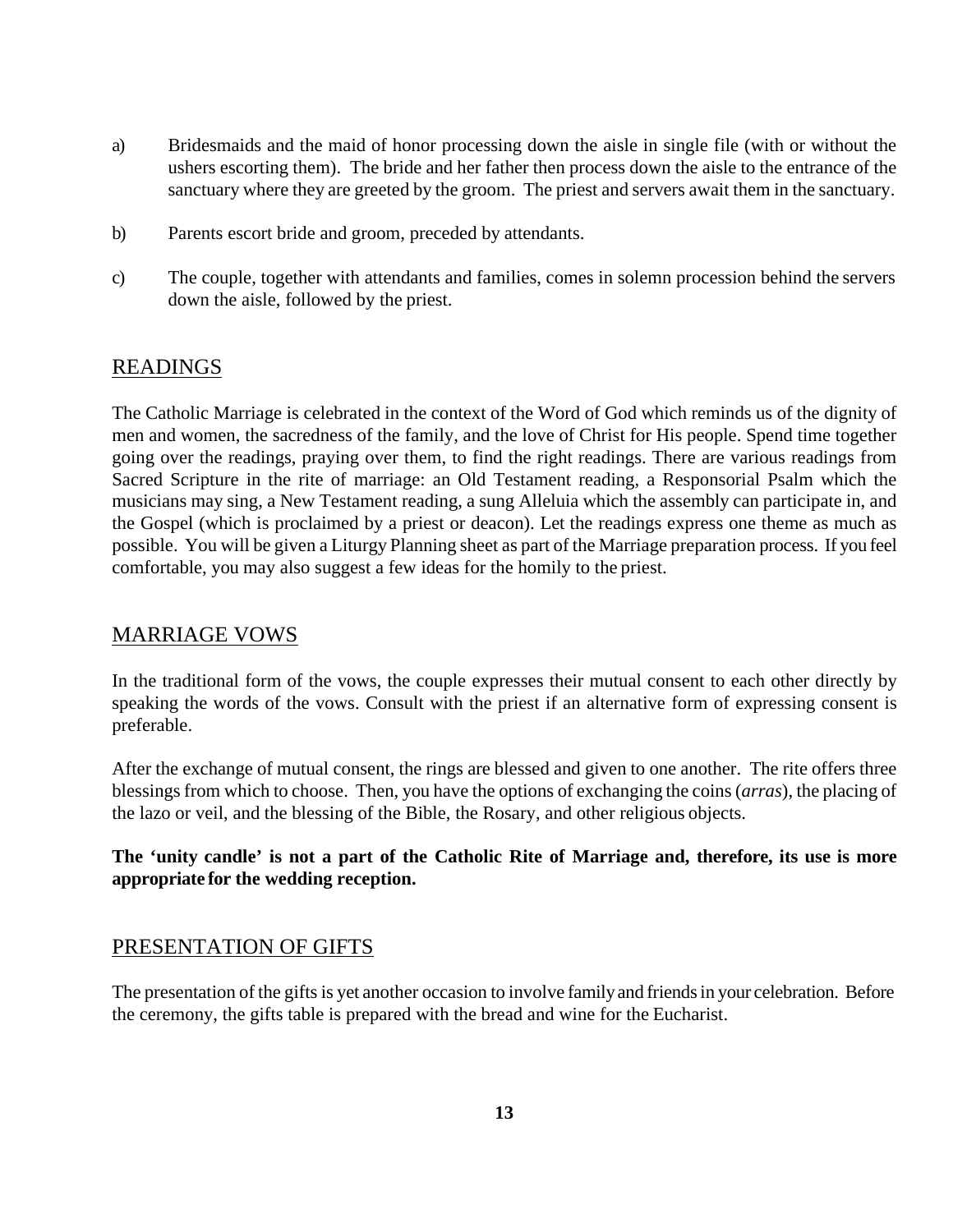## HOLY COMMUNION

Questions arise concerning the reception of HolyCommunion at a Wedding Mass. As Catholics, we believe that our Lord Jesus Christ is present Body, Blood, Soul and Divinity in the Most Blessed Sacrament under the appearances of bread and wine. The Holy Eucharist for Catholics is the ultimate sign of unity with the entire Body of Christ. It is our most profound public statement of our acceptance of the teachings of Christ as enunciated by His Catholic Church.

For these reasons, we wish to respect the Holy Eucharist and the conscience of those who belong toother religions. It is not permissible for anyone other than a practicing Catholic to receive Holy Communion at Mass. All others are encouraged to invite the Lord into their hearts in prayer. In this way we can be together in mutual respect, reverence, and love, to pray for and with the newly married couple.

## AFTER COMMUNION

After Holy Communion, you may have many options to choose from. A favorite poem may be read, if appropriate. As a post-Communion meditation, a musical solo or duet would also be a beautiful thanksgiving. Perhaps you would prefer to read a personal thanksgiving prayer or the entire assembly can join together in a hymn of praise. Consult with the priest for further instruction.

Traditionally, the time after HolyCommunion is also a time to bring a bouquet of flowers before the altar of the Blessed Virgin Mary, seeking her protection and intercession in the marriage. This is optional.

## RECESSIONAL

After the final blessing and dismissal of the Mass, the priest will introduce you as husband and wife. This is then the appropriate time for the bridal kiss. The recessional will then follow immediately. Once outside, the couple should go to the patio area between the church and the rectory, where photographs can be taken with the priest and wedding party. Greeting of guests should be reserved for the wedding reception since there is often very little time before the next scheduled event in the church.

### WEDDING MUSIC GUIDELINES

Music at a wedding should reflect the sacredness of the Mass and the Sacrament of Matrimony. All music to be used during a wedding at St. John Chrysostom Church should be Scriptural or liturgical in nature and in conformity with Catholic doctrine. The texts should help the congregation to enter into prayer and should focus on the Christ-like qualities of love between husband and wife and God's involvement in this special relationship.

There are many ways in which music can be used in the wedding liturgy. For instance, you may want an organ prelude, processional and recessional, a vocal or choral solo at the Preparation of the Gifts, a post